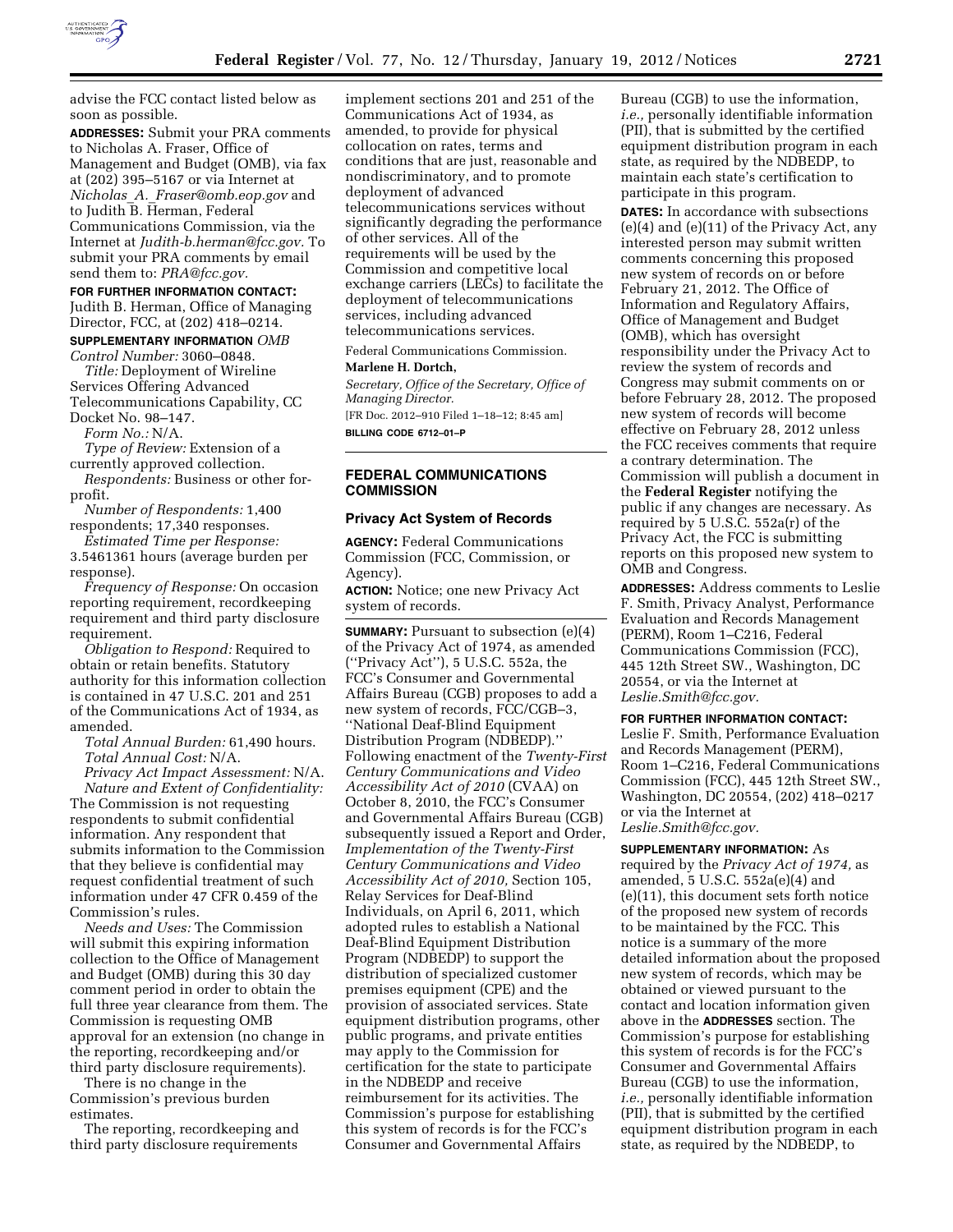maintain each state's certification to participate in this program.

This notice meets the requirement documenting the change to the systems of records that the FCC maintains, and provides the public, OMB, and Congress with an opportunity to comment.

## **FCC/CGB–3**

## **SYSTEM NAME:**

National Deaf-Blind Equipment Distribution Program (NDBEDP).

#### **SECURITY CLASSIFICATION:**

The FCC's Security Operations Center (SOC) has not assigned a security classification to this system of records.

### **SYSTEM LOCATION:**

Consumer and Governmental Affairs Bureau (CGB), Federal Communications Commission (FCC), 445 12th Street SW., Washington, DC 20554 and 1270 Fairfield Road, Gettysburg, PA 17325.

## **CATEGORIES OF INDIVIDUALS COVERED BY THE SYSTEM:**

The categories of individuals in this system include:

1. Individuals who request or receive the NDBEDP equipment;

2. Individuals who attest to the disability of the individual receiving the NDBEDP equipment and/or matters related to the eligibility requirements, qualifications, and regulations, etc., for those seeking to participate in NDBEDP; and

3. Individuals who may file complaints, including but not limited to both formal and informal complaints, and inquiries on behalf of themselves or NDBEDP participants and matters related to NDBEDP rules and regulations.

### **CATEGORIES OF RECORDS IN THE SYSTEM:**

The categories of records in this system include:

1. The name and contact information, including street address and email addresses, and phone number for the individuals requesting or receiving the NDBEDP equipment;

2. The name and contact information, including street and email addresses, phone number(s), and fax number(s) for the individuals attesting to the disability of the individual who is deaf-blind;

3. Other miscellaneous PII related to the individuals who participate in this program, *e.g.,* response data for equipment requests, users' complaints, evaluation of the users' needs, user training data, outreach activities, equipment request denial data, and medical attestations or records regarding disability qualifications and eligibility requirements;

4. The name and contact information, including street and email addresses, phone number(s), and fax number(s) for individuals who make or have made formal and informal complaints and inquiries (including related supporting information) in any format (including but not limited to paper, telephone, TTY, recording, Braille, and electronic submissions, such as email, Internet, and fax, *etc.*) on behalf of themselves or NDBEDP participants;

5. Commission correspondence, *e.g.,*  letters and related communications regarding formal and informal complaints and inquiries (which may include PII and related information) that pertain to the NDBEDP programs, the NDBEDP individual participants, and the certification and participation of each entity approved by the Commission to participate in the NDBEDP.

### **AUTHORITY FOR MAINTENANCE OF THE SYSTEM:**

47 U.S.C. 154, 254(k); Sections 403(b)(2)(B), (c) Public Law 104–104, 110 Stat. 56. Interpret or apply 47 U.S.C. 201, 218, 222, 225, 226, 228, 254(k), and 620.

### **PURPOSES:**

The Commission's CGB will use the information, *e.g.,* records, in this system, which is submitted by the certified equipment distribution program in each state, as required by the NDBEDP, to maintain each state's certification to participate in this program.

### **ROUTINE USES OF RECORDS MAINTAINED IN THE SYSTEM, INCLUDING CATEGORIES OF USERS AND THE PURPOSES OF SUCH USES:**

Information about individuals in this system of records may routinely be disclosed under the following conditions:

1. Informal Complaints—When a record in this system involves a formal or informal complaint, and/or inquiry filed against an NDBEDP certified program and related entities, the complaint or inquiry may be forwarded to the subject certified program for that state, the appropriate State and Federal medical boards, certifying associations, and related groups, and personal physicians (who may determine whether an individual meets the eligibility criteria for participation in the NDBEDP) for a response, as required under FCC rules;

2. Medical Records—A medical attestation or record (including but not limited to third party attestations, certifications, and declarations of disability) from this system may be disclosed to appropriate entities,

including but not limited to the subject certified program for that state, the appropriate State and Federal medical boards, certifying associations, and related groups, and personal physicians for the purposes of determining whether an individual meets the eligibility criteria of being deaf-blind required to participate in the NDBEDP program;

3. Income Eligibility Records—A record from this system may be disclosed to appropriate entities, including but not limited to the subject certified program for that state, the appropriate State and Federal certifying boards and authorities for the purposes of determining whether an individual meets the income eligibility criteria required to participate in the NDBEDP program;

4. Law Enforcement and Investigation—Where there is an indication of a violation or potential violation of a statute, regulation, rule, or order, records from this system may be shared with appropriate Federal, State, or local authorities either for purposes of obtaining additional information relevant to a FCC decision or for referring the record for investigation, enforcement, or prosecution by another agency;

5. Adjudication and Litigation— Where by careful review, the Agency determines that the records are both relevant and necessary to litigation and the use of such records is deemed by the Agency to be for a purpose that is compatible with the purpose for which the Agency collected the records, these records may be used by a court or adjudicative body in a proceeding when: (a) The Agency or any component thereof; or (b) any employee of the Agency in his or her official capacity; or (c) any employee of the Agency in his or her individual capacity where the Agency has agreed to represent the employee; or (d) the United States Government is a party to litigation or has an interest in such litigation;

6. Department of Justice—A record from this system of records may be disclosed to the Department of Justice (DOJ) or in a proceeding before a court or adjudicative body when:

(a) The United States, the Commission, a component of the Commission, or, when represented by the government, an employee of the Commission is a party to litigation or anticipated litigation or has an interest in such litigation, and

(b) The Commission determines that the disclosure is relevant or necessary to the litigation;

7. Congressional Inquiries—When requested by a Congressional office in response to an inquiry by an individual